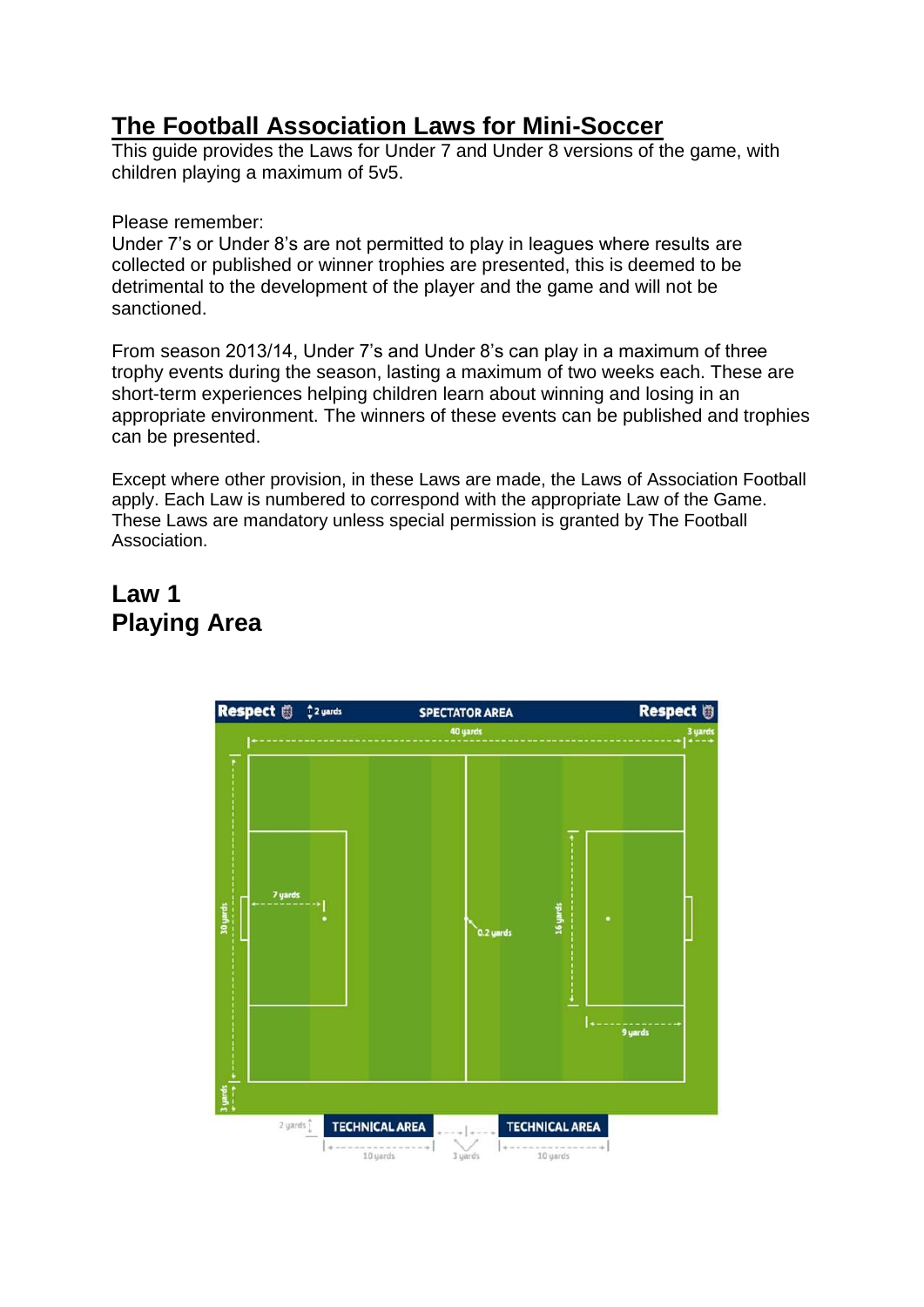Halfway Line

The field of play is divided into two halves by a halfway line. The centre mark is indicated at the mid-point of the halfway line. This is also used as the retreat line when restarting play with a goal kick.

Goal Size

The distance between the posts is 12ft and the distance between the lower edge of the cross bar and the ground is 6ft.

#### **Law 2 The Ball**

- The ball should be size 3 for U7 and U8
- It should be safe and made of leather or another suitable material

### **Law 3 Number of Players**

|                     | Maximum number per team, including goalkeeper |
|---------------------|-----------------------------------------------|
| Under 7 and Under 8 | 5v5                                           |

The above table indicates the maximum number of players per team at that age group. If the competition would like to have smaller numbers, e.g. 4v4 at U7 or U8, this is allowed within this framework.

A match may not START if either team consists of fewer than four players. The minimum number of players in a team required for a match to CONTINUE is also four. Matches can begin with 5v4 but the importance and ethos of Mini-Soccer should be upheld wherever possible and the development of the children should come before the score line.

Players must play with and against players only from their own age range, as per Football Association and Competition rules.

Each team must not have a squad greater than double the size of the team per age.

Any number of substitutes, without being named, may be used at any time with the permission of the referee. A player who has been replaced may return to the playing area as a substitute for another player.

All team members should receive equal playing time where possible, with a best practice recommendation of at least 50% per player for each game.

# **Law 4 Playing Equipment**

Players must wear shin guards and goalkeepers must wear a distinguishing playing strip. Shin guards must be covered entirely by the socks.

Players must wear the appropriate clothing dependant on the weather.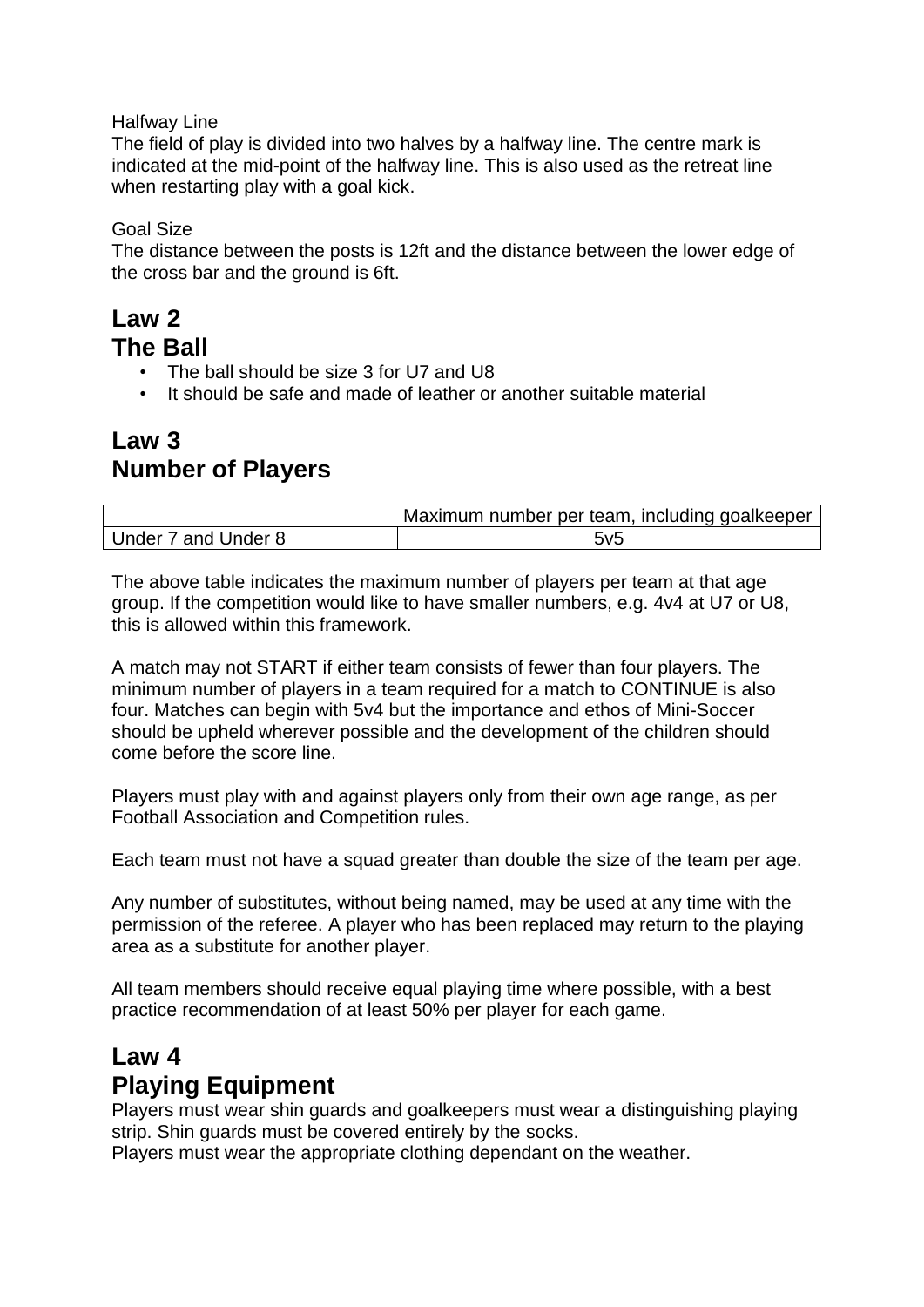Correct footwear must be worn for the surface of the pitch e.g. no metal studs on artificial grass pitches.

#### **Law 5 Referees The Authority of the Referee**

Each match is controlled by a referee who has full authority to enforce the Laws for Mini-Soccer in connection with the match to which they have been appointed.

Furthermore, referees should also recognise their role is to facilitate learning of the players, for example, allow young children to take a second attempt at a throw-in if the first is not within the Laws.

# **Law 6 Assistant Referee**

Assistant referees are not required.

# **Law 7 Duration of the Game**

In any one day, no player shall play more than 40 minutes. It is the responsibility of the parent/carer or organisation to ensure the child does not exceed this. Each league/competition will determine its own playing time within the maximum time permitted however the maximum duration will be two halves of 20 minutes.

It is permitted during development matches that the periods of play can be split into equal quarters.

The half time interval must not exceed 5 minutes.

Please refer to the Standard Code of Rules for Youth Competitions.

# **Law 8 Start and Restart of Play**

#### **Procedure**

A kick-off is taken at the centre of the playing area to start the game and after a goal has been scored.

Opponents must be 5 yards away from the ball and in their own half of the field. The ball must be played forward. In Mini-Soccer a goal cannot be scored directly from a start or restart of play.

#### Special Circumstances

A dropped ball to restart the match, after play has been temporarily stopped inside the penalty area, takes place on the penalty area line parallel to the goal line at the point nearest to where the ball was located when the play stopped. No goal can be scored direct from a dropped ball.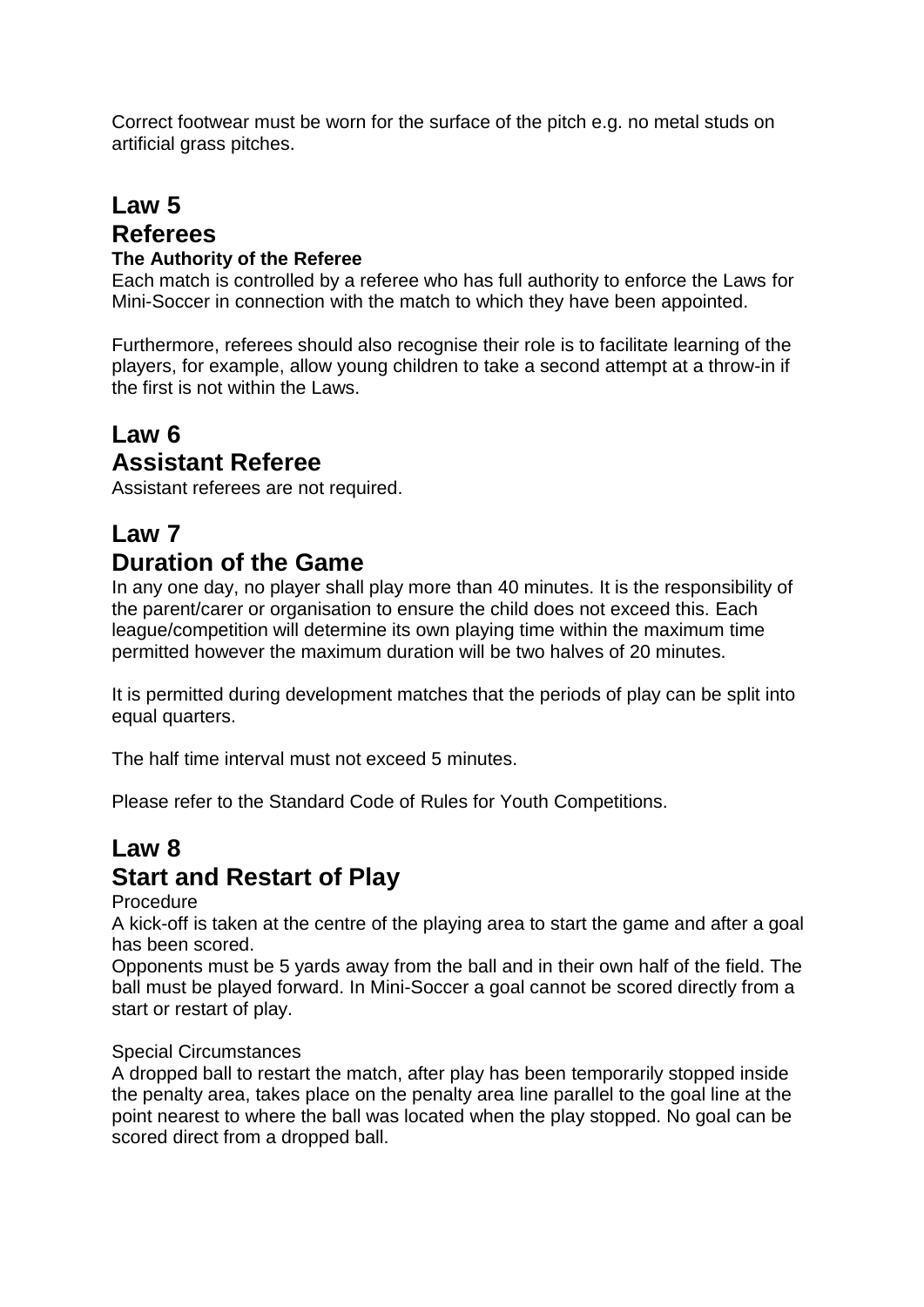# **Law 9 Ball In and Out of Play**

Normal rules apply, as per Laws of Association Football.

# **Law 10 Method of Scoring**

Normal rules apply, as per Laws of Association Football.

#### **Law 11 Offside**

There is no offside.

# **Law 12 Fouls and Misconduct**

Normal rules apply, as per Laws of Association Football.

However, in Mini-Soccer all free kicks are direct.

A free kick is awarded to the opposing team if the goalkeeper:

• Takes more than 6 seconds to release the ball from his/her hands

• Touches the ball again with his/her hands after it has been released from his/her possession and has not touched any other player

• Touches the ball with his/her hands after it has been deliberately kicked to him/her by a team mate

• Touches the ball with his/her hands after he/she has received it directly from a throw in taken by a team mate

For all these offences, the free kick should be taken from the penalty area line, parallel with the goal line, at the nearest point to the offence.

# **Law 13 Free Kicks**

For all free kicks opponents must be 5 yards from the ball.

# **Law 14 Penalty Kicks**

Normal rules apply, as per Laws of Association Football.

Position of the Ball and the Players

All players except the defending goalkeeper and kicker must be outside the penalty area and at least 5 yards from the penalty mark. The ball must be kicked forward.

# **Law 15**